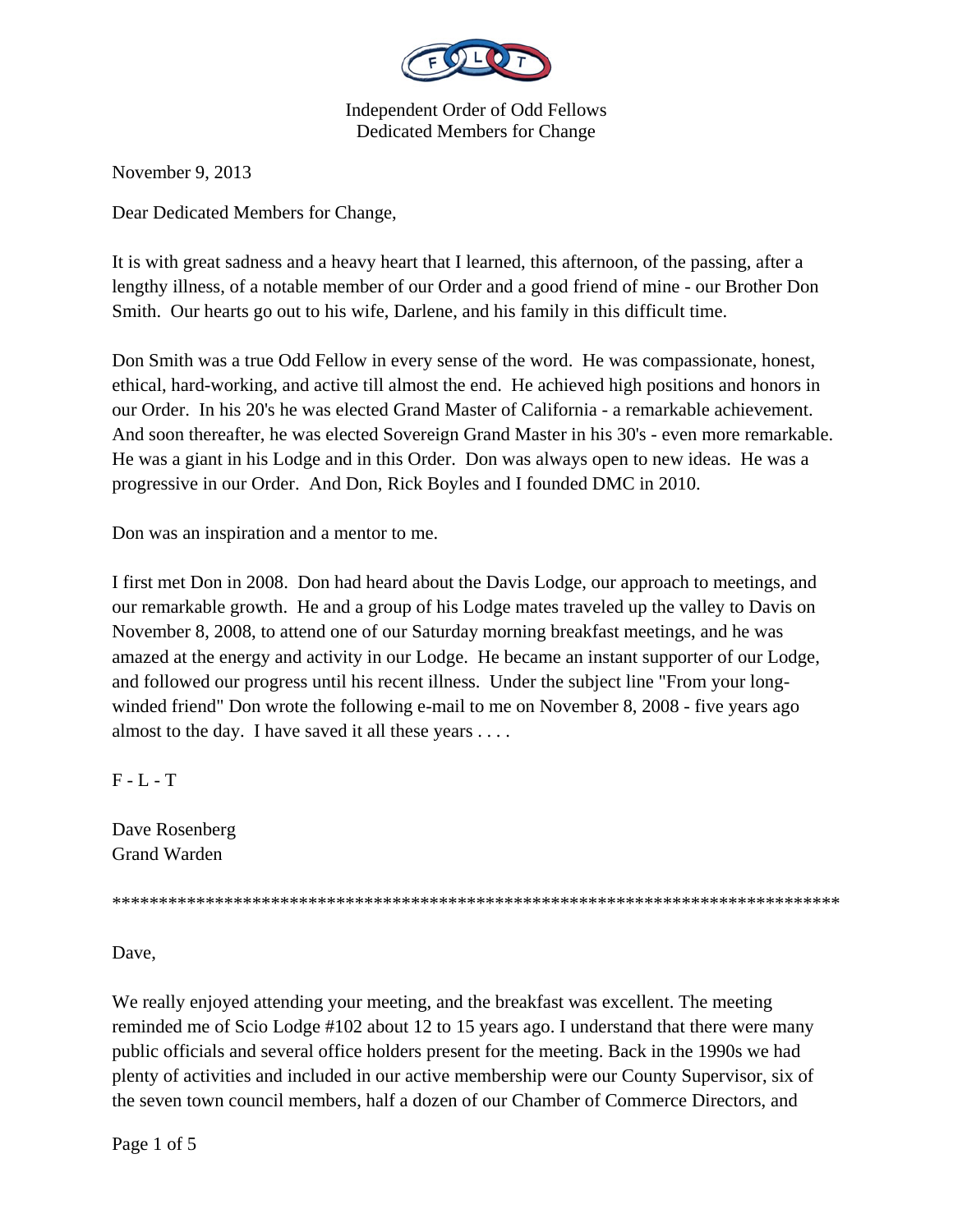

others. Other members of Scio Lodge at that time were our District Attorney, County Sheriff, superintendent of schools, etc. During this period Scio Lodge was the largest lodge in the county and the tenth largest lodge in California. Today we are the second largest lodge in the county (more than 50 members) with the Lodi lodge taking over the number one spot in San Joaquin County. Back then we also gave the Lions Club a run for its money as far as activities and membership, but now the Lions have more than 200 members and it is the 10th largest Lions Club in the United States. Linden has a population of about 2,000, so many of the Odd Fellows and Lions came from the greater Stockton area. During this period Scio Lodge sponsored a Crab Feed for upto 1,000 persons with nearly every judge in the county attending along with most public officials in the county. One of our members, Andy Guy, was chairman of the California Judicial Review Board (I believe that is what it was called). Andy has since passed away as has the brother that owned the barn where we held the crab feed. One year the governor of California attended one of our crab feeds, which was a complete sell out every year with several hundred on a waiting list to obtain tickets that seldom were available. We charged between \$32 and \$40 for tickets over the years, and we were able to sponsor many community service projects in our area including the purchase of a car for the County Sheriff''s STAR program.

I had hoped to discuss some other things with you this morning, so I will touch base on these topics at this time.

ODD FELLOWS HOME DIRECTOR AT-LARGE = I need to know if you wish to be considered for appointment as an At-Large Director. I am chairman of the Interviewing Committee for the Home Board and as of this date we only have one application for filling the position unless some additional applications are received in the next ten days. Already applying is a CPA from San Francisco. Our next Board Meeting will be held on Saturday morning, Nov. 22nd in Napa. The Interviewing session will be held that afternoon starting with lunch, between 12 and 1:30 p.m.

CONCERN ABOUT REQUIREMENTS IN BEING A BOARD MEMBER = The actual time required to be a board member is six meetings during the year all falling on the 4th Saturday of the odd months, except for the May meeting which falls on a Wednesday prior to Grand Lodge session, held in Modesto. There might be a couple of special board meetings during the year, and the annual BBQ held in August. Serving on a committee can entail some additional time, but some of the committee work is usually done via e-mails.

YOUR FUTURE IN ODD FELLOWSHIP = You can no doubt be as active on a statewide or Sovereign Grand Lodge basis as you wish. Many years ago Randolph Collier, Dean of the California State Senate, was a candidate for the office of Grand Warden of the Grand Lodge. At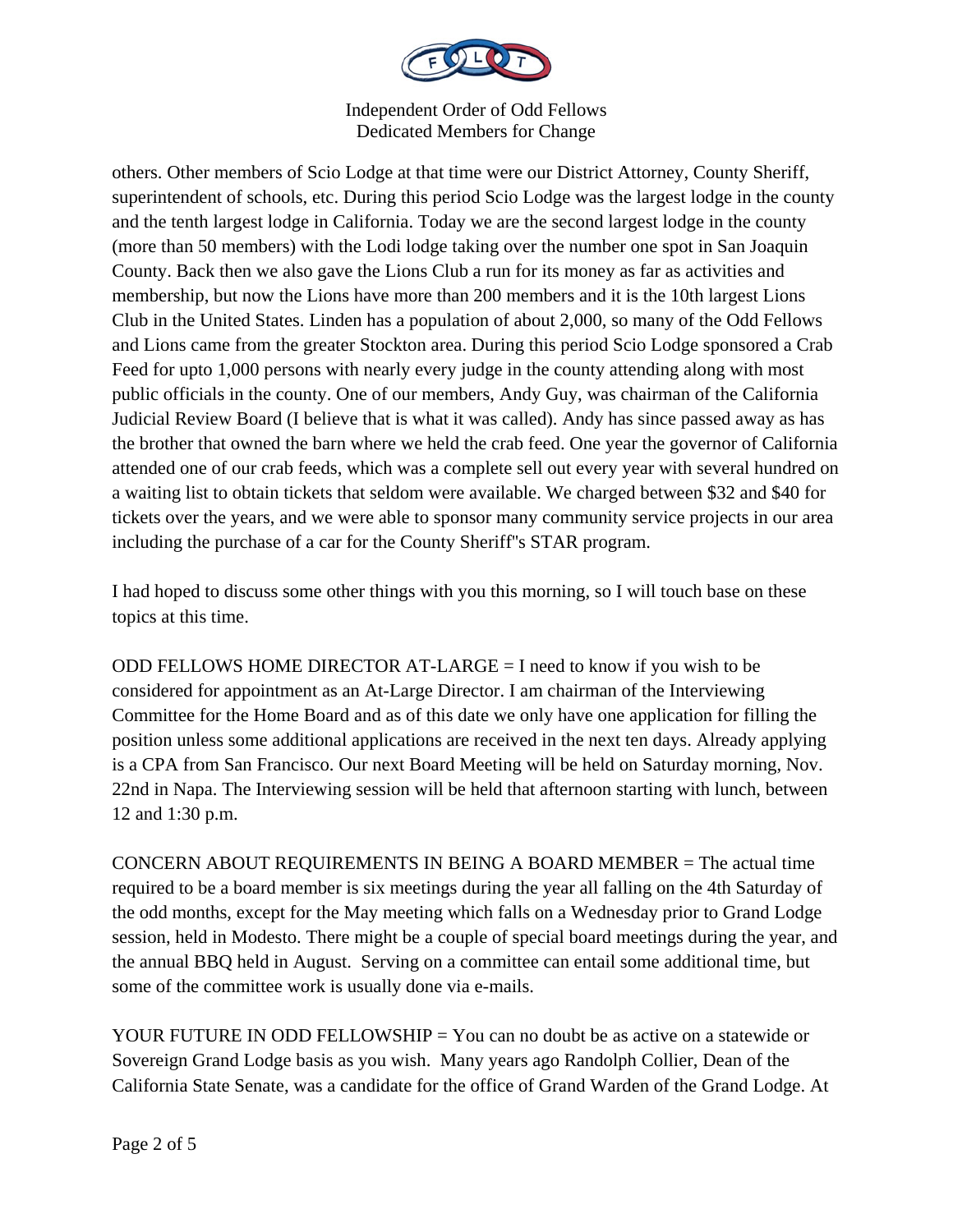

one time he was probably one of the most powerful office holders in the state, but he was defeated as our Grand Warden by the "good old brothers" who said he wanted the office to only advance his personal ambitions. That was before my time, but I eventually became good friends with Randy, and he arranged for me to speak during a joint session of the State Assembly and the State Senate when I was Sovereign Grand Master in the early 1970's. In your position as a Superior Court Judge, you no doubt would be elected considering that you are a judge and the fact that you have been successful in building the Davis Lodge. Having you appointed as a Home Director would be an asset.

ESTABLISHING DAVIS ENCAMPMENT = I have never been a strong Encampment member, despite the fact that my father was very active in both the Encampment and Canton. In those days there were several thousand Patriarchs in the Encampment and several thousand Chevaliers in the Cantons in California. At that time in California here were more Patriarchs than we have as Odd Fellows today. The Encampment membership in California is down to a few hundred, and there are very few active Encampments in the state. I have always felt in the past 20 or 30 years the Encampments were a distraction for the Odd Fellow lodges. I have never been real active in the Encampments, because I didn't have time with my activities in my Odd Fellows Lodge along with my activities in other organizations and serving on various boards.

DAVIS PROPOSAL FOR COMBINING ODD FELLOW & REBEKAH LODGES = I will wholeheartedly support such a resolution, but I am sure it will take time for such a proposal to be approved by The Sovereign Grand Lodge. There is a good chance that the proposal will be approved at the California Grand Lodge session next May if enough members speak in support of the proposal. It will probably take two or three sessions before Sovereign Grand Lodge will approve it. I might be surprised considering the rapid decline of membership and lodges in North America, and the representatives to SGL realize that something must be done if we are going to survive.

NEW DIRECTION FOR NORTH AMERICAN ODD FELLOWSHIP = Any one being realistic understands that Odd Fellowship needs to make some major changes if the Order is going to survive. You have demonstrated this fact in Davis, and the fraternity needs to wake up and be wiling to make these changes or we will be out of existence except for a small number of lodges that have a lot of assets. The traditional Odd Fellows Lodge, following the ritualistic ceremonies, is a thing of the past. Very few lodges exist that can conduct the degree and ritualistic ceremonies as they were performed years ago. A few lodges exist that take great pride in conferring degrees, but that is the exception.

FUTURE SOVEREIGN GRAND LODGE SESSION = The next sessions of The Sovereign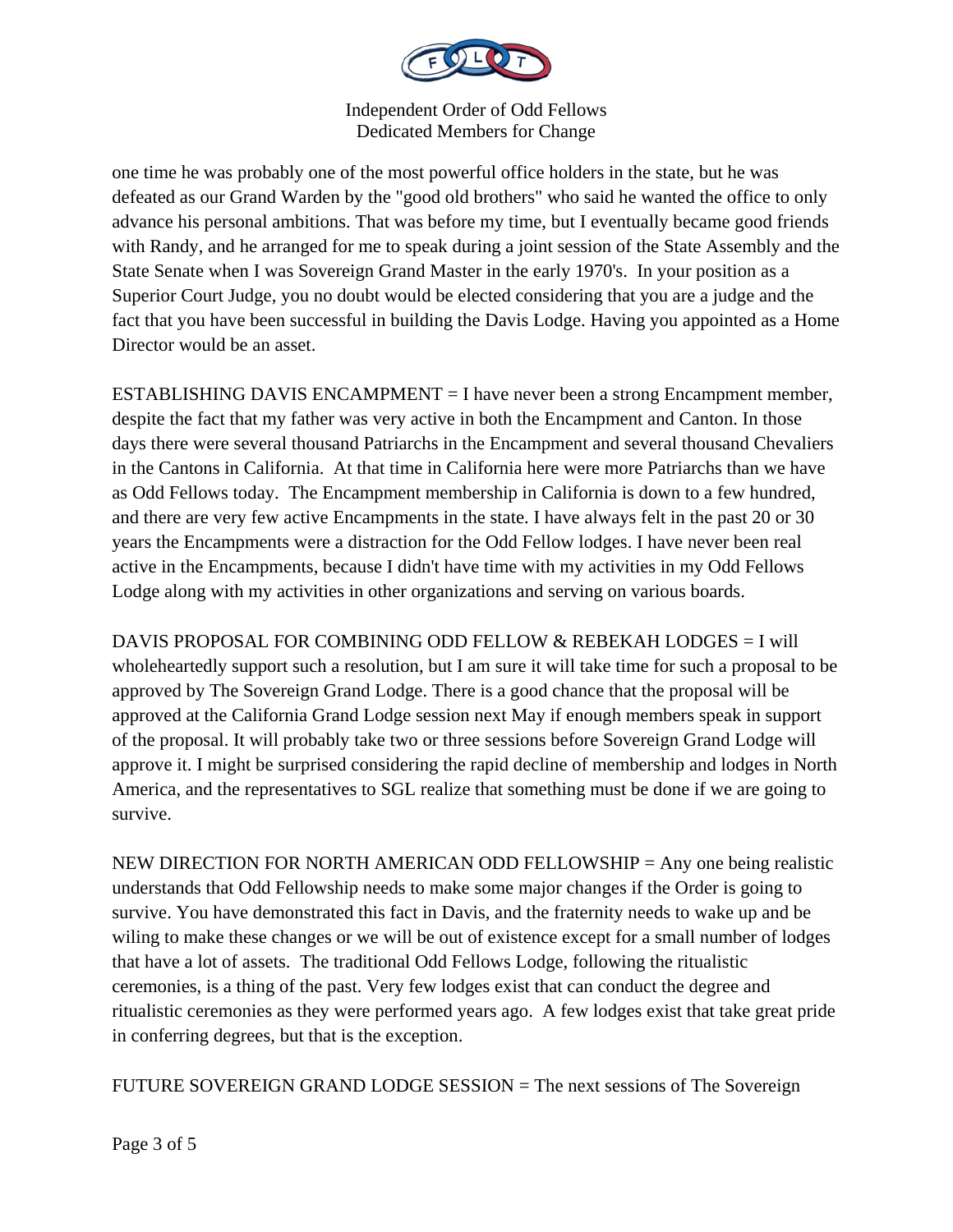

Grand Lodge will be held in Santa Clara, CA, and it might be a good opportunity to do some ground work for your proposal. I am serving on the Executive Committee for the convention, and I might be in a position to work up something.

INTERNATIONAL ODD FELLOWSHIP  $=$  It is interesting to realize that Odd Fellowship in Europe is very successful as a truly ritualistic - fraternal organization, and they are not in favor of becoming a service organization. A large percentage of their members participate in their lodge meetings. I have been told that 60% to 80% of their members attend their regular meetings. The country of Iceland claims roughly 2% of the population holds membership in the Odd Fellows. The country of Sweden is the largest Grand Lodge in the world with eight or nine times as many members as we have in California. When they expand Odd Fellowship into a new country like has been done in the past few years in Poland, Estonia, Czech Republic and Spain you will find a thriving organization under the Grand Lodge of Europe. They do not establish a new lodge until high standards are met with an adequate number of members. This is completely different as far as the lodges established by The Sovereign Grand Lodge in Chile, Dominican Republic, Mexico, Nigeria, Puerto Rico, Uruguay, and Venezuela where there are 25 or less members in each country. This is an indication that The Sovereign Grand Lodge is not qualified to expand the Order in additional countries at the present time.

CALIFORNIA AND NORTH AMERICAN ODD FELLOWSHIP = I feel there is a lack of leadership in The Sovereign Grand Lodge. The Grand Lodge of California accounts for approximately 10% of the Odd Fellow and Rebekah membership in North America, and California is probably the most successful Jurisdiction in North America, but we certainly have many problems concerning membership and activities. The two California Retirement Homes far exceeds in value and in size any thing in any other Jurisdiction. In both Saratoga and Napa our two homes are highly regarded by the local government, and both of our facilities are well managed and profitable. Each year our Home Board gives our Grand Lodge more than \$150,000 for operation of the Grand Lodge.

LIVING LEGACY PROGRAM = During your Joint Meeting it was interesting to hear David Reed speak about the Tree Planting Program, with information from a past issue of the "California Odd Fellow & Rebekah" magazine. I wrote the article he quoted from and at that time I was Editor-Publisher of the Odd Fellow magazine. I retired from that position in 2003 after more than 50 years of publishing the magazine.

CONCLUSION  $=$  You are going to really put me in the category of being long winded, and I hope to make my messages much shorter in the future.